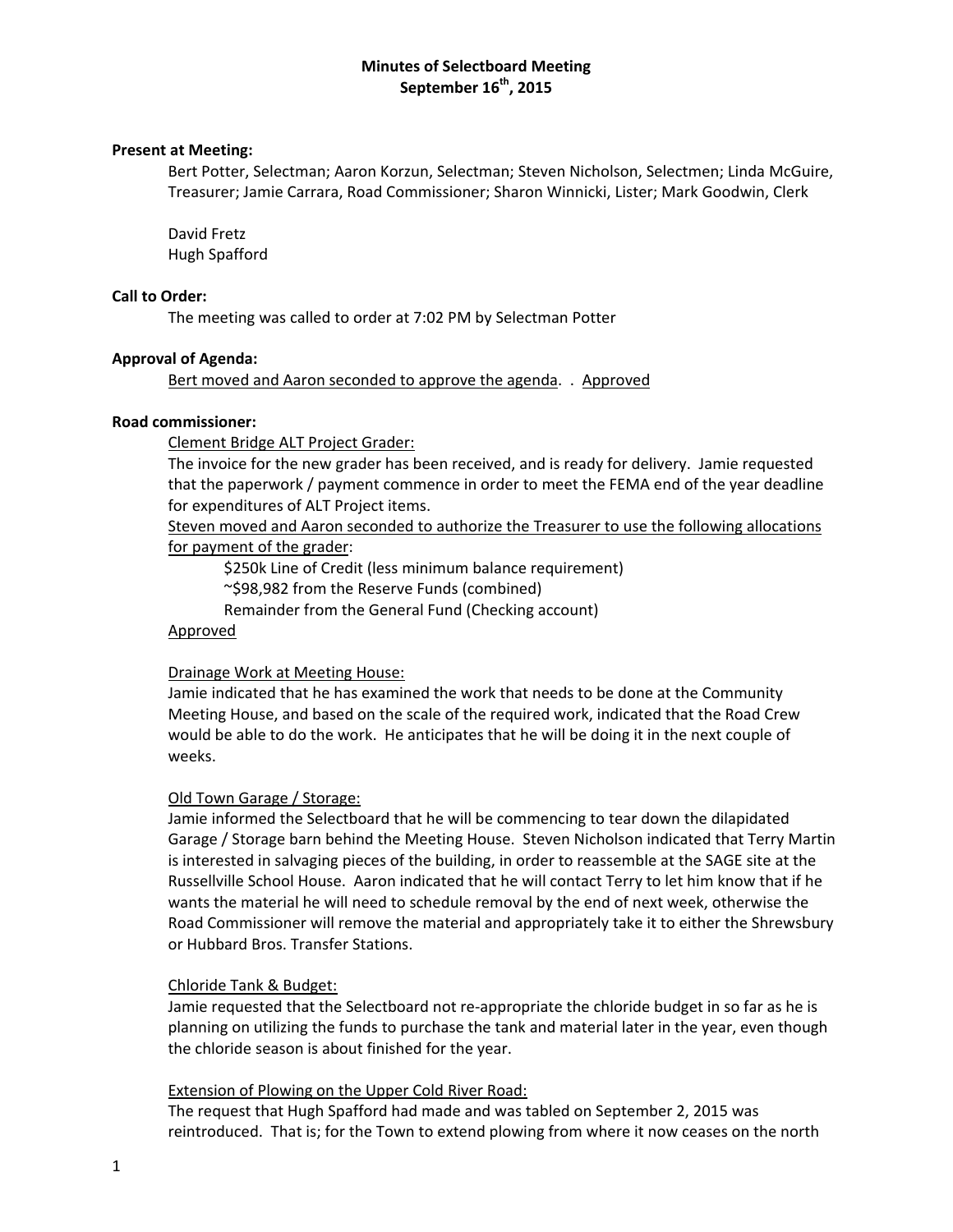westerly end of the Upper Cold River Rd. (Hubbard property) down to the currently closed Brown Bridge. Bert indicated that he was not in favor of this proposal at this time. The rationale was that the Brown Bridge is currently closed for rehabilitation and the approach road on the western side is closed (UCRR Shear /PW 2867 area) and there is no set schedule for repair.

Bert moved and Steven seconded to maintain the current status of the Upper Cold River Road in respect to plowing. Discussion: Mr. Spafford asked if he could be reimbursed for doing it himself. Upon advisement from the Treasurer, the Selectboard was reluctant to approve such a request because of liability insurance issues. The Road Commissioner was reluctant to commit to plow at this time for a number of reasons: 1) Setting a precedent for accommodating one individual for access to a camp; 2) The undo utilization of manpower and resources for accommodating one individual at this time; 3) That if and when the road is repaired on the other side of the bridge, there will be more accessibility for utilizing both the road and the bridge for a larger population, which would be a better time to instigate expanded maintenance, and mor practical to achieve; 4) It is unclear at this time what the weight rating will be for the newly renovated bridge, and if that may place constraints of the equipment currently available to plow. Consequently the Road Commissioner would recommend against plowing at this time. Jamie also cited 19 V.S.A. §302(a)(3)(B)

*The Selectboard may decide not to plow a class 3 road in winter based upon safety considerations for the traveling public and municipal employees*

And 19 V.S.A. § 310(d)

*If the road was routinely plowed prior to July 1, 2000, the decision can be made only after notice and hearing*.

David Fretz inquired as to the status of the expectations of plowing in respect to the statements made to FEMA in regards to previous negotiations for the determination by FEMA for repair of the UCRR. At the time of negotiations the repair and FEMA's obligation had yet to be determined, based on appeals and advise of VT DEMHS. The negotiations with FEMA were specifically for those repairs outside the Town ROW. At the time FEMA's position was that because it was a Class 3 Road, which was utilized officially for less than twelve (12) months out of the year that the road did not warrant repair. The Town during those negotiations, indicated that it was prepared to obtain equipment in order to maintain (plow) the road if FEMA was to repair it, the Town also cited other criteria for repair that included emergency route access and number of trips made by residents along the road, etc. Although a determination has now been made by FEMA concerning the road repair, the actual repair has yet to commence. Bert Potter attempted to manage expectations for the Brown Bridge Neighbors in regard to the winter maintenance of the road in the above cited context, that is, for now the current status will be maintained in respect to maintenance. Approved

Hugh Spafford then inquired about sanding of the portion of the road referenced; Bert indicated that "maintain the current status" implied the inclusion of sanding.

#### Old VT Rte. 103:

Steven indicated that he intends to attend the AOT Closeout meeting to be held on September 29 at the Lincoln Hill Culvert site. The consensus of the Selectboard is that there needs to be a deterrence from utilizing the Old VT Rte. 103 and from it becoming a thoroughfare across Town property. The consensus is there is simply too much liability on the part of the Town in so far as it is not a road that is maintained.

Bert moved and Aaron seconded to gate the Town property on both the north and south ends as appropriate on the Old VT Rte. 103. Approved

Bert will meet with Jamie in the near future to place stakes in the appropriate places in order to call in a fence / gate installer.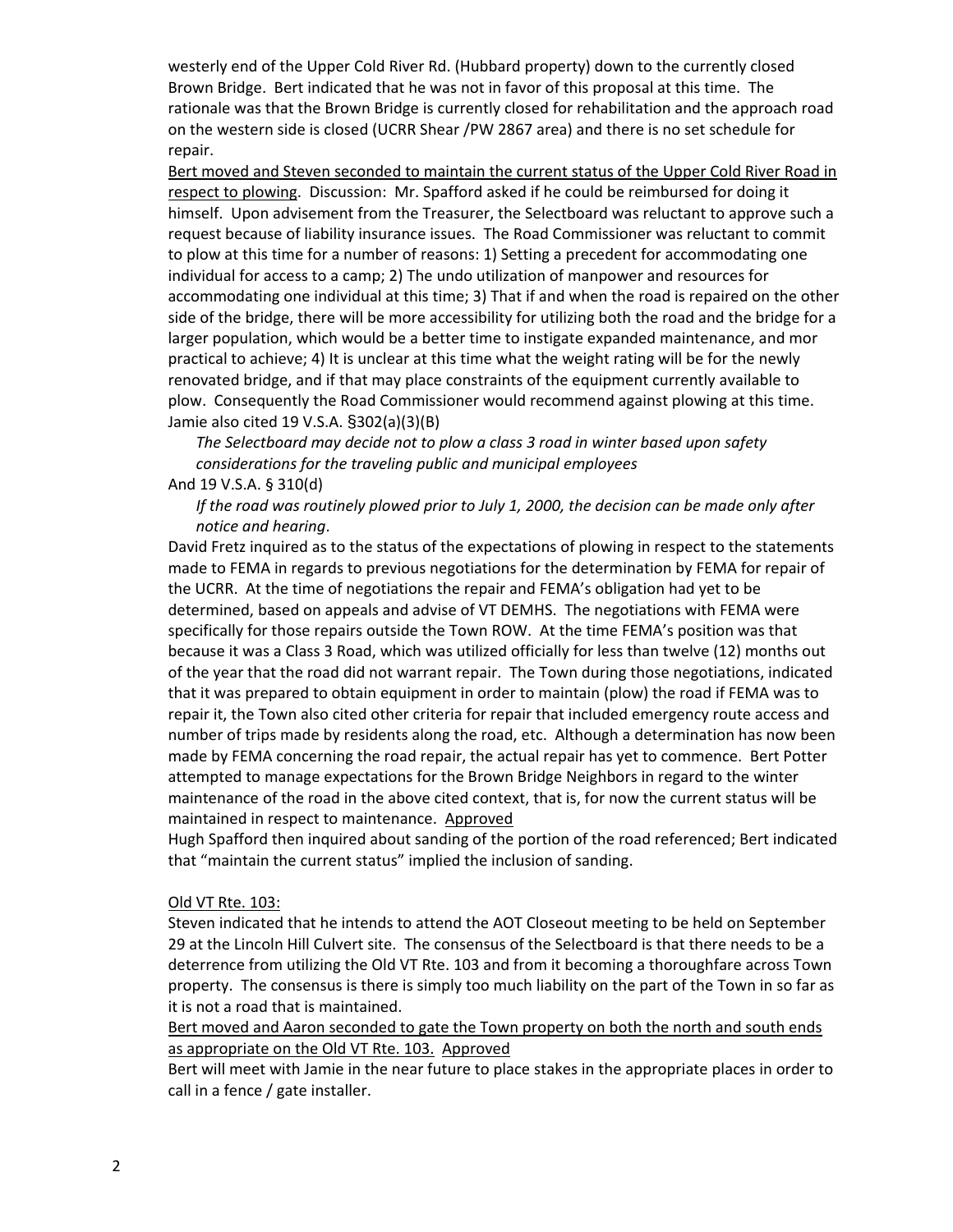#### **Executive Session:**

Bert moved and Steven seconded to enter into Executive session in order to discuss personnel matters. Approved Executive session commenced at 8:05 PM Executive session ended at 8:17 PM

Bert moved and Aaron seconded to approve the Town paying for Gil Pitts' medical premium through November 2015, upon his retirement in October. Approved

# **Catering License Confirmation:**

The Clerk approved a catering request received September 3<sup>rd</sup> for a wedding reception on September 19<sup>th</sup> at Crisanver House by Spice of Life Catering. Because of the timing the Clerk approved per previous authorization.

# **State of Vermont Grant Agreements (E‐sign):**

The Treasurer informed the Selectboard that she has not received any documentation from the Department of Taxes in respect to an agreement that needs to be executed by September 15<sup>th</sup>. Steven indicated that he will attempt to contact the appropriate agency.

# **Nursey School Update:**

Aaron informed the Selectboard that the work on the storm windows and gutters is due to start next week. The front entrance railing will be modified so as not to be a hazard. Aaron will be contacting Cold River Services / Tabita Souza to determine availability of cleaning when construction is finalized.

The Selectboard have determined that the current Town Office entrance will be the main entrance.

# **Dog / Wolf Hybrid Ordinance:**

Steven distributed updated documentation regarding the proposed updated Dog / Wolf Hybrid Ordinance.

# **Open to the Public:**

No members of the Public present at the time

#### **New Business:**

Bert will send Lisa Steckler the necessary forms that outline responsibility for the collection of bottles / returnables for fund raisers, along with instructions for signature and return to the Town.

#### **Minutes:**

Bert moved and Aaron seconded to approve the minutes of September 2, 2015. No discussion. Approved

#### **Orders**

Bert moved and Steven seconded to approve:

Road Commissioner Orders # 9A of September 16, 2015 for \$389,570.42. and Selectboard Orders # 9A of September 16, 2015 for \$6,628.52. (Note: ~\$327k of the Road Commissioner orders are for the purchase of the new grader, via the FEMA ALT Project reimbursement process) No discussion. Approved